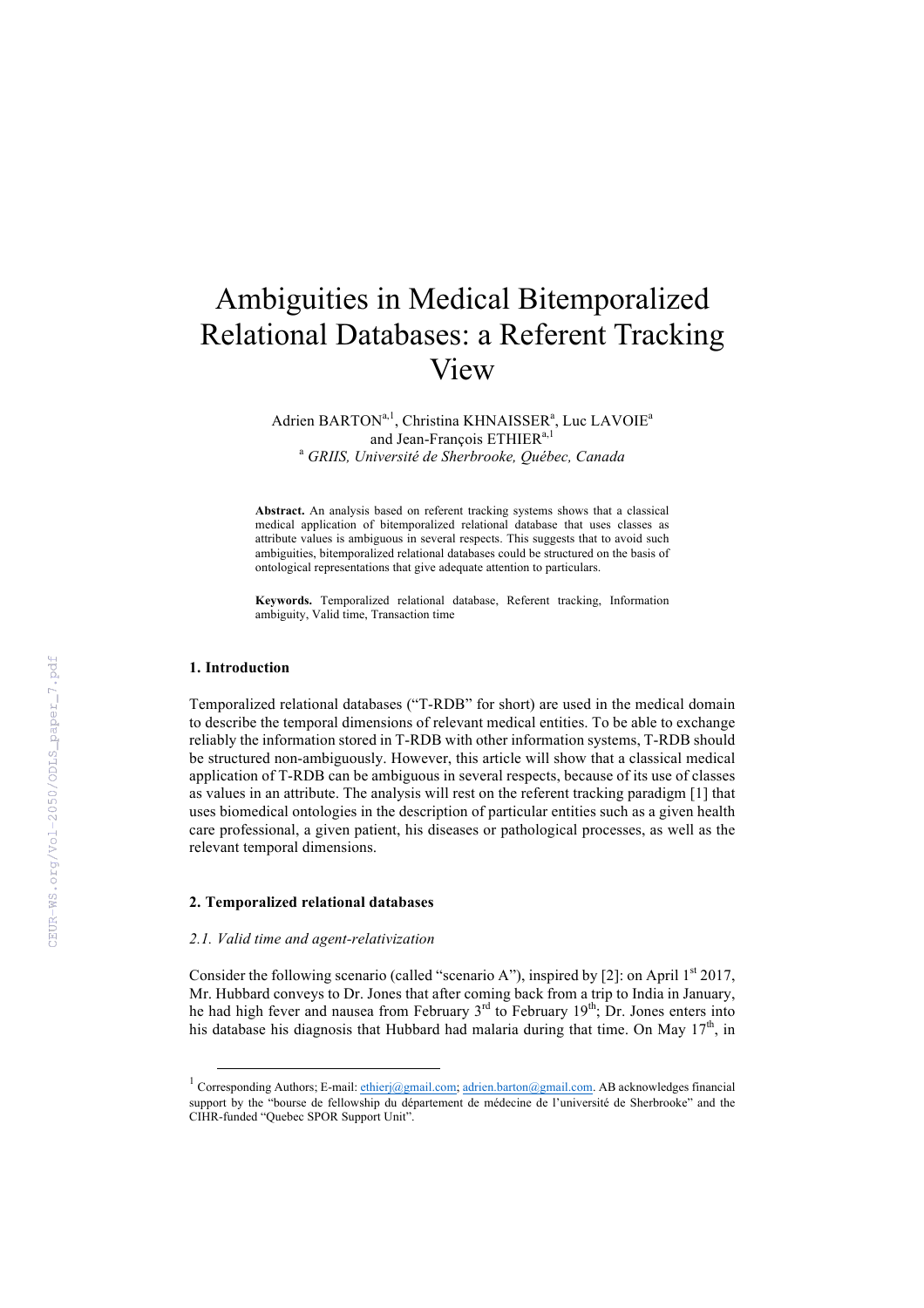light of medical tests and a finer estimation of when the symptoms stopped, Dr. Jones diagnoses that Hubbard had dengue fever from February  $3^{rd}$  to February  $24^{th}$ ; he corrects immediately the database.

Suppose that Jones was using a T-RDB with the valid-time relvar [3]  $R^V = \langle PAT$ , DIS,  $\widehat{a}$ ,  $V$ , AG  $>$ , that represents the following predicate  $p^{V}(PAT, DIS, \widehat{a}$ ,  $V, AG$ ):

 $^{(PAT)}$  is a particular patient) and *(DIS* is a class of diseases) and *(* $@V$  is a time) and (*AG* is a particular agent) and [*AG* currently believes the following proposition: (*PAT* has a disease of class *DIS* during *@V*)]'

where  $\partial V$  is called a "valid time". Following the realist methodology [4], this predicate distinguishes clearly the particulars from the universals or classes ("a time" refers to any mereological sum [5] of particular time instants and intervals). Note that here, the values of the attribute *DIS* are classes: this will be the cause of the problems mentioned later. On April 1<sup>st</sup>, the relation  $R^V$  includes the tuple  $tp_1^V = (Hubbard, Malaria,$ [Feb3:Feb19], Jones) (dropping the reference to 2017). On May  $17^{\text{th}}$ ,  $tp_1^{\text{V}}$  is replaced by  $tp_2^V$  = (Hubbard, Dengue, [Feb3:Feb24], Jones).

#### *2.2. Transaction time*

It is important to keep track of those tuple modifications in the T-RDB for audit purposes. Therefore, the database may include the "log" [3] of relation  $R^V$ , which is itself a relvar named here " $R^{V, T_{\text{max}}}$ : a bitemporal relvar including both valid times and transaction times, stating when some tuple was present in the relation  $R^V$ . Its value includes the following tuples  $tp_1^{V,T}$  and  $tp_2^{V,T}$  on May 17<sup>th</sup>:

|              | P A T   | DIS     | $\omega$     | АG    | @I           |
|--------------|---------|---------|--------------|-------|--------------|
| $tp_1^{V,T}$ | Hubbard | Malaria | [Feb3:Feb19] | Jones | [Apr1:Mav16] |
| $tp_2^{V,T}$ | Hubbard | Dengue  | [Feb3:Feb24] | Jones | [May17:ufn]  |

where  $\omega T$  is called a "transaction time" and "ufn" stands for "until further notice", meaning that the described tuple is still presently unchanged in  $R<sup>V</sup>$ . A database system using valid time and transaction time is called a "bitemporalized RDB" ("B-RDB").

 $tp_1^{V,T}$  means that according to  $R^V$ , Jones believed only from April 1<sup>st</sup> to May 16<sup>th</sup> (because of the closed-world assumption) that Hubbard had malaria during [Feb3:Feb19]; this implies the propositions:  $(S_{1a})$  "Jones asserts on Apr1 that Hubbard *had* malaria during exactly [Feb3:Feb19]." and  $(S_{1b})$  "Jones asserts on May17 that Hubbard *did not have* malaria during exactly [Feb3:Feb19]." Similarly,  $tp_2^{\nu,T}$  implies: (S2) "Jones asserts on May17 that Hubbard *had* dengue during exactly [Feb3:Feb24]." We will see later that  $(S_{1a})$ ,  $(S_{1b})$  and  $(S_2)$  are ambiguous in several respects.

## **3. Bridge with referent-tracking systems**

#### *3.1. IUI repository and referent-tracking database*

A referent tracking (RT) system is composed of two parts [1]. First, an IUI (Instance Unique Identifier) repository, which is an inventory of identifiers for individual entities, such as a specific patient Mr. Williams, his heart, his atrial fibrillation disease, and each of his atrial fibrillation episode. Second, the referent-tracking database ("RT-DB"), which is an inventory of assertions concerning the relationships between particulars, as well as between particulars and universals, and the ways those change over time. In the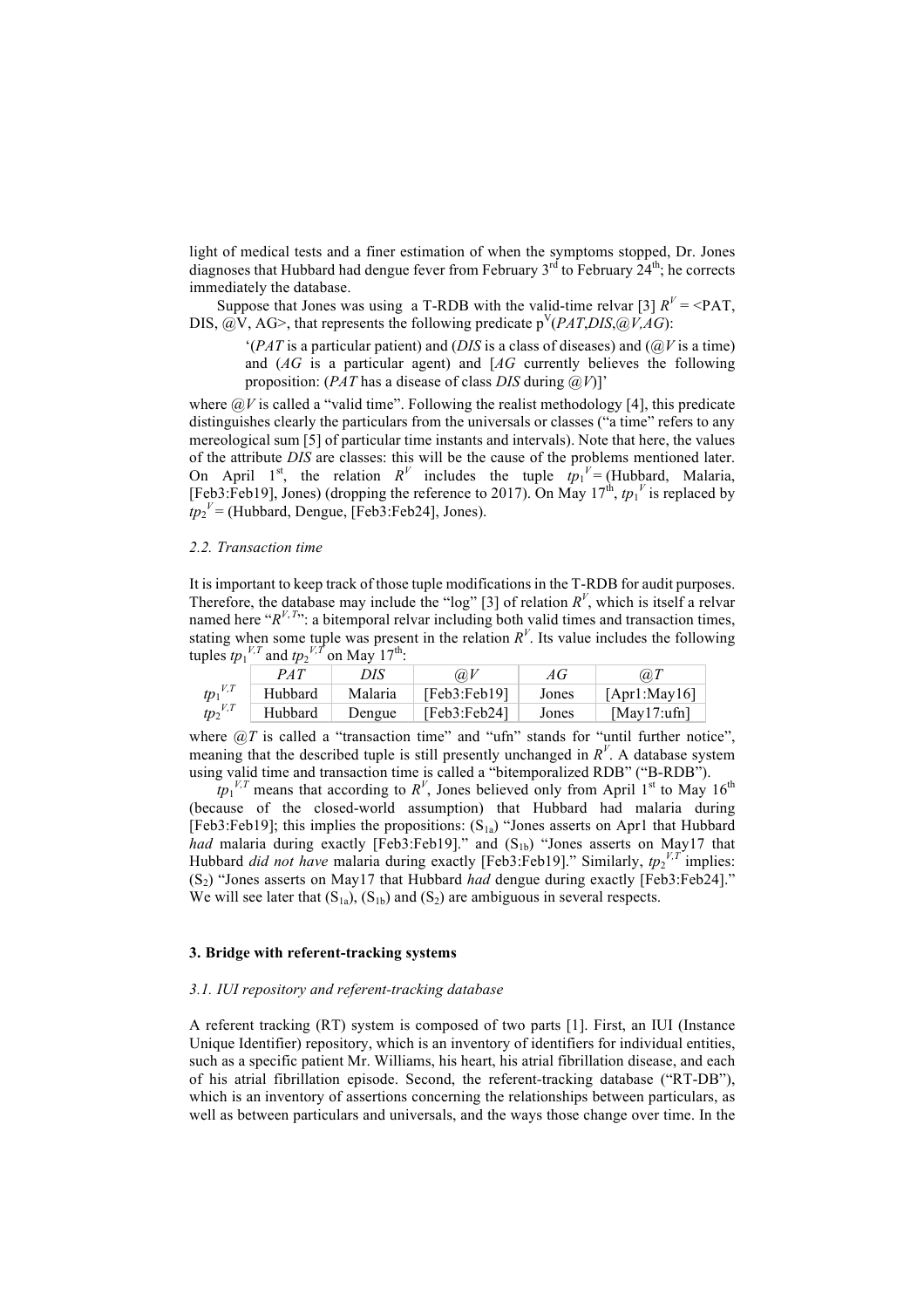following, we write (as in [1]) "**IUIA**" for referring to the particular unique identifier **IUIA**, and "**#IUIA**" for referring to the entity referred to by **IUIA**. For example, if **IUIJones** is the IUI referring to Jones, then **#IUIJones** is Jones. In an ontological context, we will also write in bold the names of particulars and relations involving at least a particular, and use italic for universals.

## *3.2. Bridging B-RDB with RT-DB*

An RT-DB can include a variety of kind of tuples [1,6], such as: PtoP tuples that each state a relation between particulars; PtoU tuples that each state an instantiation of a universal by a particular; and PtoLackU tuples that each state the lack of instantiation of a universal by a particular. Let's introduce IUI<sub>disease H</sub> as referring to the disease that caused Hubbard's February symptoms of fever and nausea.  $(S_{1a})$  (as defined above in section 2.2) can be expressed by a combination of two RT tuples:

- $PtoP_1 = \langle \text{IUI}_{\text{Jones}}, \text{ Apr1}, \text{inheres\_in}, \text{ RO}, \text{ (IUI}_{\text{disease\_H}}, \text{IUI}_{\text{Hubbard}}),$ **[Feb3:Feb19]** >, which describes that Jones asserts on Apr1 that  $\#IUI_{disease}$  H **inheres** in Hubbard during [Feb3:Feb19] (where *inheres* in is a relation of RO, the Relation Ontology [7]).
- **PtoU1** = **< IUIJones, Apr1, inst, DO, IUIdisease\_H,** *Malaria*, **[Feb3:Feb19] >**, which describes that Jones asserts on Apr1 that  $\#IUI_{disease H}$  instance\_of *Malaria* during [Feb3:Feb19] (where *Malaria* is a class of DO, the Disease Ontology).

Altogether, those two tuples describe that Jones asserts on Apr1 that there is an instance of *Malaria* (namely, #IUI<sub>disease\_H</sub>) inhering in Hubbard during [Feb3:Feb19]. We will now show ambiguities in the B-RDB tuples by describing the situation with RT-tuples.

# **4. The ambiguities of T-RDBs**

## *4.1. Ambiguity 1: Having an asymptomatic disease vs. not having a disease*

A first ambiguity is revealed when trying to express  $(S_{1b})$  by RT tuples.  $(S_{1b})$  can mean that Jones stated on May17 that  $\#IUI_{disease_H}$  was not an instance of *Malaria*, in which case it is synonymous with the  $R\overline{T}$  tuple **PtoLackU<sub>1</sub>** =  $\lt$  **IUI**<sub>Jones</sub>, **May17**, **identical\_with, RO, IUIdisease\_H,** *Malaria***, [Feb3:Feb19] >** (which describes that Jones asserted on May17 that there is no instance of *Malaria* that is **identical\_with**  #IUI<sub>disease</sub> H<sub>I</sub>). Alternatively, (S<sub>1b</sub>) can mean that Jones stated on May17 that Hubbard did not have *any* instance of malaria during [Feb3:Feb19], in which case it is synonymous with the RT tuple **PtoLackU<sub>2</sub>** = < **IUI** J<sub>ones</sub>, **May17**, inheres\_in, **RO**, **IUI** Hubbard, *Malaria*, **[Feb3:Feb19] >**. **PtoLackU2** asserts a stronger statement than the one asserted by PtoLackU<sub>1</sub>, as the former logically implies the latter. The difference between PtoLackU<sub>1</sub> and PtoLackU<sub>2</sub> is medically relevant: if Hubbard suffered during [Feb3:Feb19] from an asymptomatic malaria while having at the same time a dengue fever that caused his symptoms of fever and nausea, PtoLackU<sub>1</sub> would hold, but not **PtoLackU<sub>2</sub>**; on the other hand, if Hubbard only had dengue fever during [Feb3:Feb19]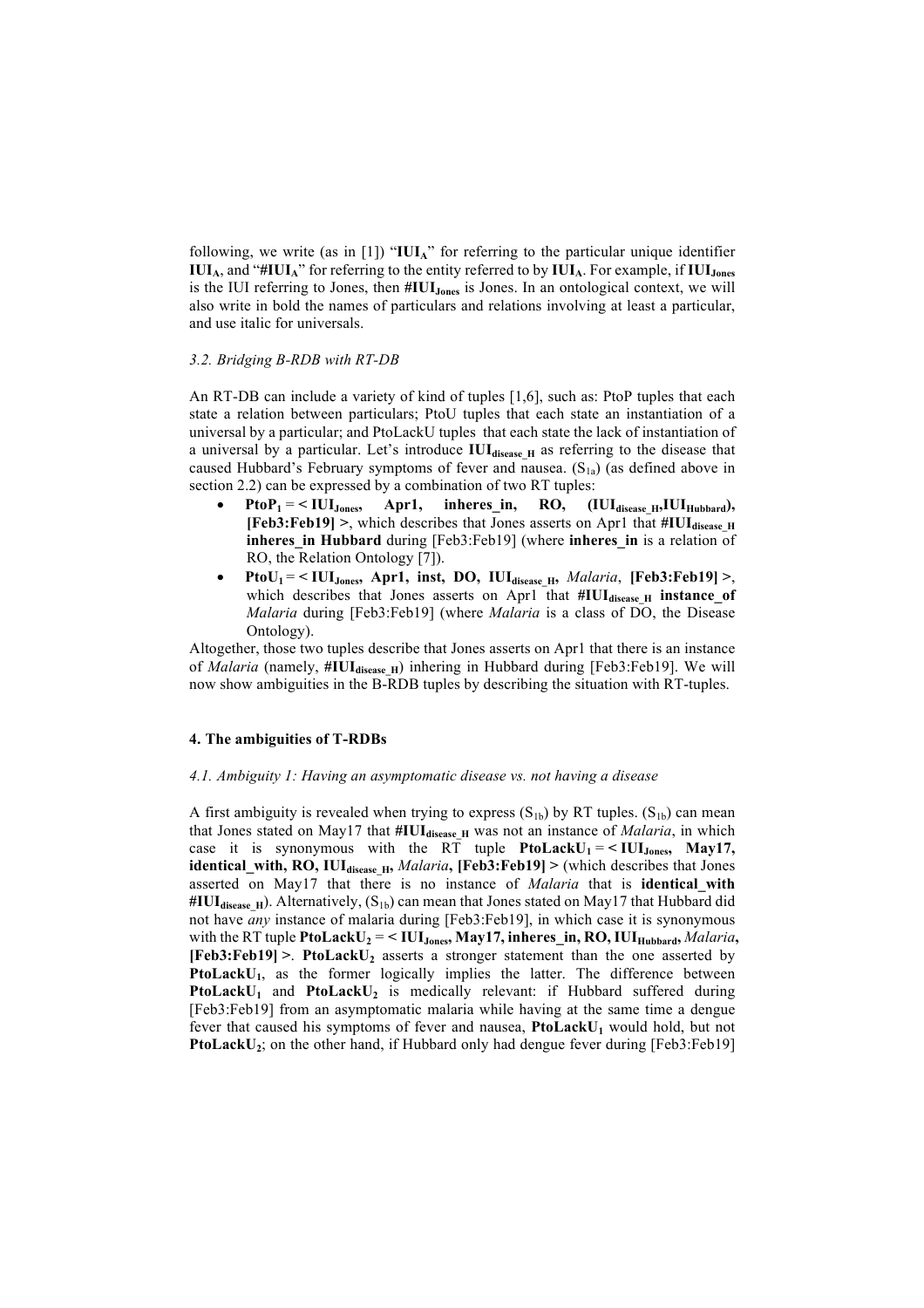and no malaria, **PtoLackU**<sub>2</sub> would hold. But it is ambiguous whether  $(S<sub>1b</sub>)$  means **PtoLackU<sub>1</sub> or <b>PtoLackU**<sub>2</sub><sup>2</sup>.

# *4.2. Ambiguity 2: Re-categorization of a formerly considered disease vs. consideration of a new disease*

A second ambiguity is revealed when trying to express the B-RDB tuple  $tp_2^{V,T}$ =(Hubbard, Dengue, [Feb3:Feb24], Jones, [May17:ufn]) with RT tuples. In the case at hand, **IUI** disease H<sub>H</sub> had been defined as the IUI referring to Hubbard's disease that caused his symptoms of high fever and nausea in February<sup>3</sup>. Then  $tp_2^{V,T}$  describes that Jones stated on May17 two things about #IUI<sub>disease</sub> H:

- it inhered in Hubbard from Feb3 to Feb24, as expressed by  $\text{PtoP}_2 = \text{VUI}_{Jones}$ ;  $\text{May17}$ ; inheres in; RO; (IUI<sub>disease H</sub>,IUI<sub>Hubbard</sub>); [Feb3:Feb24]  $>$
- it was an instance of *Dengue*, as expressed by  $PtoU_2 = \langle IUI_{Jones}; May17; \rangle$ **inst ; DO ; IUIdisease\_H ;** *Dengue***; [Feb3:Feb24] >**

Suppose now that we are not in "scenario A", but in a "scenario B", that differs from scenario A in two respects. First, Jones learns on May17 that Hubbard's description of his February symptoms of high fever and nausea on April  $1<sup>st</sup>$  were a lie (or a joke) – he never had them, and thus never had malaria nor dengue in February; second, he learns on May 17 that Hubbard had during [Feb3:Feb24] an unrelated hyperthyroidism. Instead of writing  $tp_2^{V,T}$ , Jones would introduce in the log of his B-RDB the tuple  $tp_3^{V,T}$ =(Hubbard, Hyperthyroidism, [Feb3:Feb24], Jones, [May17:ufn]).

In such a case, we should not use IUI<sub>disease H</sub> to refer to Hubbard's hyperthyroidism, as the latter is unrelated to the fever and nausea symptoms Hubbard allegedly had in February. Instead, IUI<sub>disease</sub> H would be an IUI without a reference<sup>4</sup>; and we would create a new IUI (let's say IUI<sub>disease H\_2</sub>) to refer to Hubbard's hyperthyroidism, such that Jones states on May17 two things about #IUI<sub>disease\_H\_2</sub>:

- it inhered in Hubbard from Feb3 to Feb24, as expressed by  $\text{PtoP}_3 = \langle \text{III}_{\text{Jones}}; \rangle$  $\text{May17}$ ; inheres in; RO; (IUI<sub>disease H\_2</sub>,IUI<sub>Hubbard</sub>); [Feb3:Feb24] >
- it was an instance of *Hyperthyroidism*, as expressed by  $P_{\text{to}}U_3 = \langle I U I_{\text{Jones}} \rangle$ **May17 ; inst ; DO ; IUIdisease\_H\_2 ;** *Hyperthyroidism* **; [Feb3:Feb24] >**

Note that the B-RDB descriptions of scenarios A and B are similar (the only difference between  $tp_3^{V,T}$  and  $tp_2^{V,T}$  is the use of "*Hyperthyroidism*" instead of "*Dengue*"); but this does not describe an important difference between scenarios A and B, revealed by the RT descriptions of both scenarios: the RT description of scenario A uses the formerly introduced **IUI**<sub>disease</sub><sub>H</sub> (with **PtoP<sub>2</sub>** and **PtoU**<sub>2</sub>), whereas the RT description of scenario B uses the newly introduced  $\text{IUI}_{\text{disease H-2}}$  (with  $\text{PtoP}_3$  and  $\text{PtoU}_3$ ).

<sup>&</sup>lt;sup>2</sup> Note that in both cases, an additional RT-tuple should be introduced, stating that the universal-tuple **PtoU<sub>1</sub>** above was wrong – see [8] for a suggestion of how to represent this as a D-tuple.

 $3$  This example raises a more general issue, namely how we define the identity of a particular disease. In the case at hand, the particular **#IUI**<sub>disease</sub> H is defined as the disease causing some symptoms of Hubbard (high fever, nausea) during an approximate time period (during the month of February). <sup>4</sup> This mistake is named "(A1)" in [8].